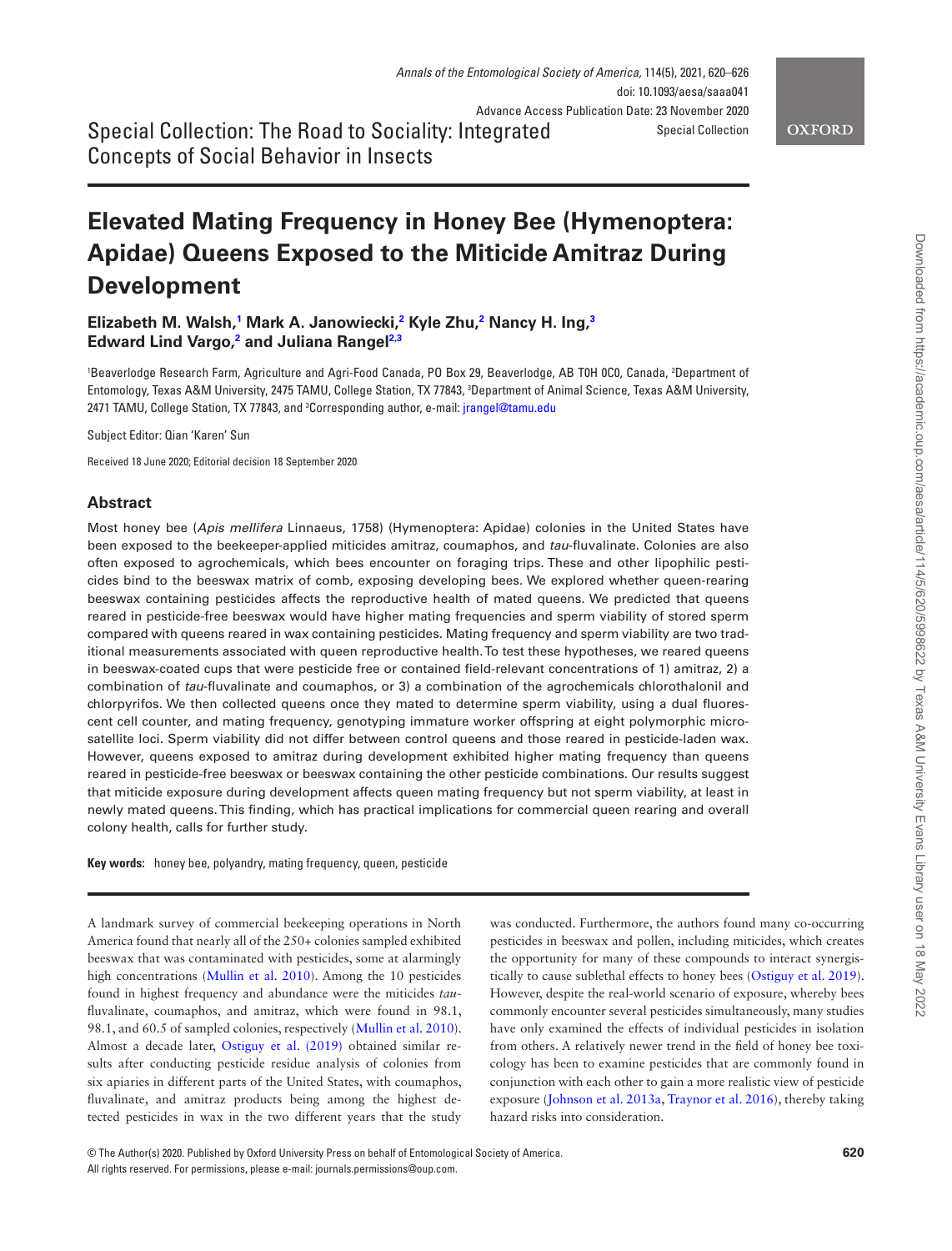Beekeepers typically apply miticides directly to their colonies as a way to manage the ectoparasitic mite, *Varroa destructor*, which feeds on the fat bodies of developing and adult honey bees [\(Ramsey](#page-6-2)  [et al. 2019\)](#page-6-2). *Varroa* mites are the leading drivers of colony mortality in the United States, causing death within 2 yr if infested colonies are left untreated ([Guzmán-Novoa et al. 2010,](#page-5-2) [Kulhanek et al. 2017,](#page-5-3) [Steinhauer et al. 2018](#page-6-3)). In addition, the fungicide chlorothalonil and the insecticide chlorpyrifos, which are agricultural pesticides widely applied to cultivated crops, were found in 49.2 and 63.2% of the colonies sampled by [Mullin et al. \(2010\)](#page-5-0), respectively. These highly lipophilic pesticides persist and accumulate in the beeswax comb over long periods of time, creating an opportunity for contaminated wax to deliver sublethal doses of multiple pesticides to developing and adult bees. Exposure can be through contact during development, or through consumption of contaminated brood food, or both [\(Wu et al. 2011\)](#page-6-4). In general, colonies that are exposed to sublethal doses of these and other common bee-encountered pesticides cause delays in worker larval development and adult emergence, in addition to decreased longevity ([Wu et al. 2011](#page-6-4)).

Pesticide contamination of commercial honey bee colonies has been correlated with high colony losses and major queen mortality events in the Eastern United States [\(Traynor et al. 2016\)](#page-6-1). In particular, queens exposed to wax containing *tau*-fluvalinate and coumaphos during development are smaller and have shorter lifespans than nonexposed queens ([Haarmann et al. 2002,](#page-5-4) [Collins et al. 2004](#page-5-5), [Pettis](#page-6-5)  [et al. 2004](#page-6-5)). More recently, queens reared in wax-coated cups containing field-relevant concentrations of *tau*-fluvalinate, coumaphos, and amitraz were shown to attract smaller worker retinues and had lower egg-laying rates than queens reared in pesticide-free wax [\(Walsh et al. 2020\)](#page-6-6). Additionally, queens that were exposed during development to wax containing either amitraz ([Burley 2007\)](#page-5-6) or a combination of *tau*-fluvalinate and coumaphos (Rangel and [Tarpy](#page-6-7)  [2015](#page-6-7)) had lower spermatozoa viability in their sperm storage organ (i.e., the spermatheca), compared with queens reared in pesticidefree beeswax. Despite these results, queens reared in wax containing a combination of *tau*-fluvalinate and coumaphos were not smaller in size compared with queens reared in pesticide-free wax, even though small body size has traditionally been considered a proxy for poor queen quality [\(Rangel and Tarpy 2015](#page-6-8)).

Sexually mature drones exposed to *tau*-fluvalinate, coumaphos, and amitraz during development were shown to have lower spermatozoa viability compared with unexposed drones ([Fisher and Rangel](#page-5-7)  [2018](#page-5-7)). Likewise, adult drones that are exposed to miticides either topically (by brushing their exocuticle with the pesticide) or orally (by feeding them contaminated food) were also shown to have lower spermatozoa viability once they reached sexual maturity compared to unexposed drones [\(Rinderer et al. 1999](#page-6-9), [Burley 2007,](#page-5-6) [Shoukry](#page-6-10)  [et al. 2013\)](#page-6-10), which begs the question of whether poor mating by queens is in part due to mating with poor quality drones.

In addition to causing individual toxicities, agrochemicals such as fungicides can act synergistically with other pesticides, increasing the lethality of other miticides such as *tau*-fluvalinate and coumaphos [\(Johnson et al. 2010](#page-5-8), [2013a](#page-5-1),[b](#page-5-9); [Sanchez-Bayo et al. 2016;](#page-6-11) [Steinhauer](#page-6-3)  [et al. 2018](#page-6-3)). In particular, the fungicide chlorothalonil and the insecticide chlorpyrifos are often applied together in the United States via tank mixes to control pests and pathogens in agricultural crops. Tank mixing of these products is legal and has likely contributed to the application of ~4.75–6.5 million pounds of chlorpyrifos, and 10–11.5 million pounds of chlorothalonil per year in the United States between 2011 and 2017 in overlapping geographic regions [\(United States Geological Survey 2017\)](#page-6-12). Both chlorothalonil and chlorpyrifos have combinatorial detrimental effects on honey bee health when mixed with other pesticides, sometimes by as much as

doubling their lethality ([Johnson et al. 2010,](#page-5-8) [2013a](#page-5-1)[,b;](#page-5-9) [Sanchez-Bayo](#page-6-11)  [et al. 2016](#page-6-11)). This may be due, at least in part, to the high synergistic tendencies of fungicides, which greatly increase pesticides' hazard quotients when bees are exposed to combinations of other products [\(Sanchez-Bayo et al. 2016,](#page-6-11) [Traynor et al. 2016\)](#page-6-1). For instance, [Zhu](#page-6-13)  [et al. \(2014\)](#page-6-13) found a nearly 30% decrease in survival of larvae after oral exposure to a combination of chlorothalonil and coumaphos, and up to a 71% decrease in survival after oral exposure to a combination of *tau*-fluvalinate and chlorpyrifos. Moreover, sexually mature drones that were reared in wax containing chlorothalonil and chlorpyrifos had significantly lower spermatozoa viability compared with unexposed drones ([Fisher and Rangel 2018\)](#page-5-7).

The ubiquitous presence of pesticides in comb is particularly troubling for the health and fitness of honey bee queens, which are typically produced by workers in special wax cells under two circumstances: during supersedure, when the workers replace the mother queen with a new, more vigorous queen, and during swarming, when a colony splits into a swarm colony headed by the mother queen while the remnant colony stays in the old nest and is headed by a new daughter queen ([Winston 1987](#page-6-14)). Queen development from egg to adult takes approximately 16 d, after which a new queen emerges from her pupal cell to roam around the hive for several days until she begins to take orientation flights to learn the landmarks around the hive ([Winston 1987\)](#page-6-14). At 5–10 d post-emergence, the queen undertakes nuptial flights to drone congregation areas (DCAs), where thousands of drones gather for a chance to mate. Upon reaching a DCA, drones flock to the queen and mate with her in midflight. Queens typically return to their hives after mating with an average of 12–16 drones from nearby colonies ([Tarpy et al. 2004](#page-6-15)), although hyperpolyandry, or extreme mating frequency by queens, has been shown to occur under certain circumstances ([Delaplane et al. 2015,](#page-5-10) [Withrow and Tarpy 2018](#page-6-16)). High genetic variability obtained through polyandry is considered a fitness gain for the colony, as it is associated with many advantages including greater resistance to pathogens [\(Seeley and Tarpy 2007](#page-6-17)), lower *Varroa* mite infestations ([Delaplane](#page-5-10)  [et al. 2015](#page-5-10)), and higher colony productivity and better survival (Mattila and [Seeley 2007](#page-6-17)). Furthermore, polyandry increases the queen's attractiveness to caretaking workers (Tarpy 2003, [Richard](#page-6-18)  [et al. 2007](#page-6-18), [Seeley and Tarpy 2007,](#page-6-17) [Niño et al. 2012](#page-6-19)).

After successful mating, a queen's spermatheca can hold over 5 million spermatozoa collected from her drone mates, which she uses to fertilize 1,000–1,500 eggs that she lays every day throughout her 1- to 3-yr lifespan ([Winston 1987\)](#page-6-14). As the queen ages and uses up the sperm, each remaining spermatozoon has more space to uncoil and move longitudinally, albeit more slowly, than the spermatozoa in newly mated queens [\(Al-Lawati et al. 2009\)](#page-5-11). If the spermatheca of a recently mated queen contains three million or fewer spermatozoa, that queen is considered to be poorly mated and is typically replaced by workers within weeks or months [\(Woyke 1962,](#page-6-20) [Woyke et al.](#page-6-21)  [1995](#page-6-21), [Cobey 2007\)](#page-5-12). Interestingly, little is known about the effects of pesticide exposure during queen development on the number of drones that a queen mates with, or the viability of the spermatozoa that the queen stores in the spermatheca after mating.

In this study, we exposed queens during development to wax contaminated with field-relevant concentrations of *tau-*fluvalinate, coumaphos, amitraz, chlorpyrifos, and chlorothalonil. We then assessed the viability of spermatozoa in the adult queens' spermathecae and inferred their offspring's paternity to assess each queen's mating frequency. We found that spermatozoa viability remained consistently high in all queen types, regardless of whether they were reared in pesticide-free or pesticide-laden beeswax. Surprisingly, however, we found that the observed and effective mating frequencies of queens reared in wax containing amitraz exceeded those of queens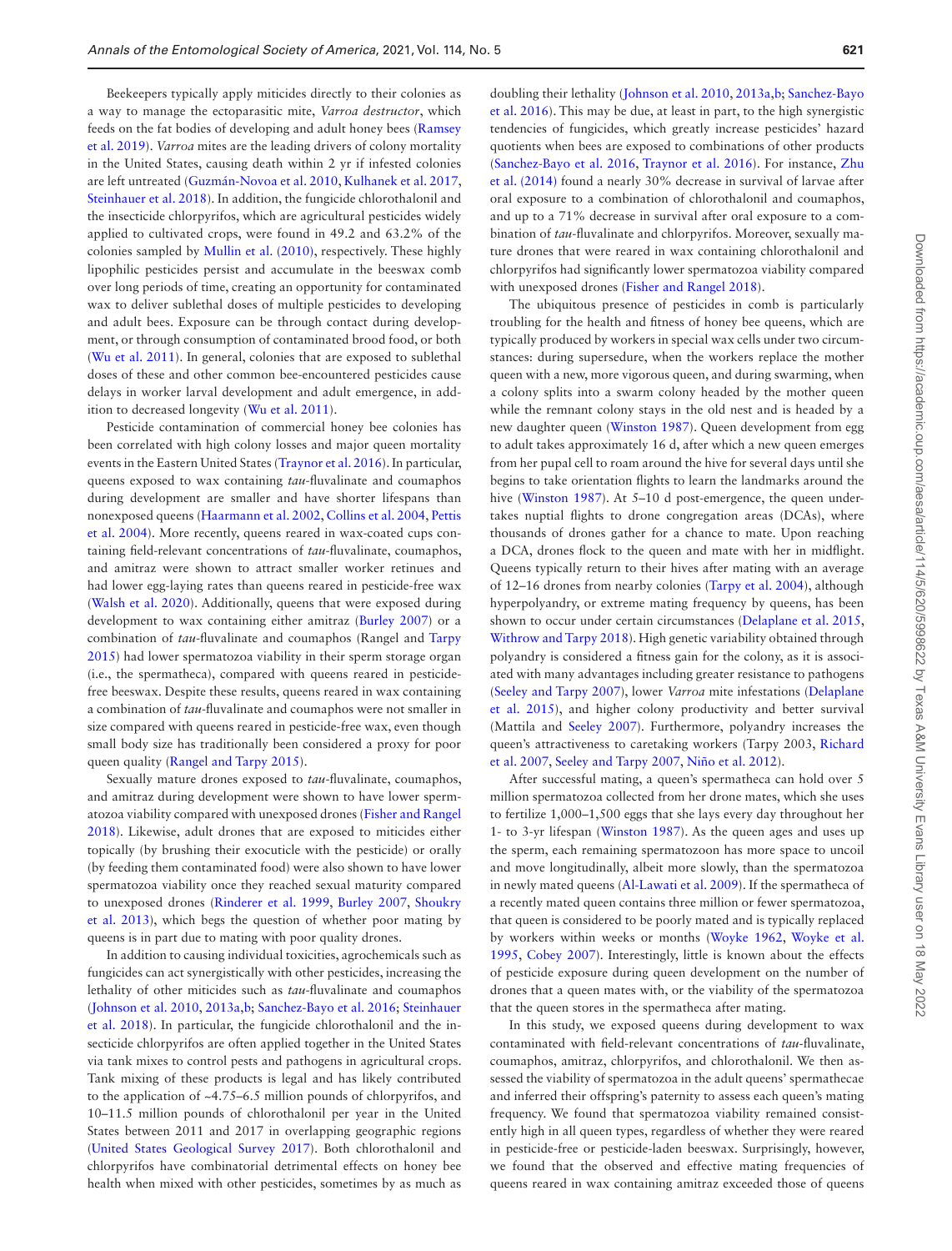reared in miticide-free beeswax. Queens reared in beeswax contaminated with a combination of chlorothalonil and chlorpyrifos were not different from control queens in terms of the observed or effective mating frequency, however. Our findings could have major implications not only for queen health, but also for colony-level productivity, as intracolony genetic diversity can affect resistance to disease and may cause other health challenges in colonies managed by commercial beekeepers.

# **Materials and Methods**

#### Bee Source and Queen Rearing

The colonies used in this study were kept at the Janice and John G. Thomas Honey Bee Facility of Texas A&M University in Bryan, TX (N 30°38′31.037″W 96°27′39.495″) and the Windy Hill Apiary in Watertown, WI (N 43°7′9.79″W 88°44′30.562). All colonies were headed by queens of Italian descent obtained from Olivarez Honey Queens Inc. (Orland, CA) in the summers of 2016 and 2017.

Experimental queens were reared by transferring first-instar worker larvae into JZBZ Honey Co. plastic cups (Santa Cruz, CA) using a standard queen-rearing procedure known as 'grafting' [\(Laidlaw and Eckert 1964](#page-5-13), [Rangel and Tarpy 2015](#page-6-8), [Walsh et al.](#page-6-6)  [2020](#page-6-6)). Each plastic cup had been previously coated with approximately 200 mg of molten beeswax. To do this, certified pesticide-free wax pellets (Koster Keunen Inc., Watertown, CT) were melted and the molten wax was either kept untreated or was mixed separately with one of the following: 1) a combination of 204,000 ppb of *tau*fluvalinate and 91,900 ppb of coumaphos (>98% purity, Thermo Fisher), 2) 43,000 ppb of amitraz (>98% purity, Sigma–Aldrich), or 3) a combination of 9,800 ppb of chlorpyrifos and 53,700 ppb of chlorothalonil (>98% purity, Thermo Fisher). These pesticides and their concentrations were chosen based on their reported frequency and highest concentration in wax samples collected from commercial beekeeping operations in North America [\(Mullin et al. 2010](#page-5-0)). In instances where there was a significant amount of a degraded compound detected (e.g., DMPF and DMA) in [Mullin et al. \(2010\),](#page-5-0) the total detections of both products were added to determine our experimental dose.

All wax-coated cups with grafted larvae were placed into queenless units of bees known as 'cell builders' [\(Laidlaw and Eckert 1964](#page-5-13)), where nurse bees cared for queens during development. All cell builders used had grafts from all treatment groups. Although the wax in the cell builders was not tested for pesticide contamination, the cell builders were created using bees previously housed on frames that were at most 2 yr old, had been kept in a nonagricultural area, and had never been subjected to miticide use. There was an approximate 50% initiation rate in grafts from JZBZ cups coated with the treatment wax, although the person performing the grafting typically had a 85–95% initiation rate success in uncoated JZBZ cups. Two to 3 d before the expected queen emergence, each capped cell was put into a queen-holding cage and placed inside a queenless five-frame mating nucleus colony (mating 'nuc') containing approximately 1,000 workers, two frames containing brood of varying ages, one frame containing nectar and pollen, one empty frame, and one frame feeder with sugar syrup (1:1 sugar:water) for bees to feed ad libitum. Upon emergence, the queens were marked, released from their cages, and allowed to mate naturally ([Winston 1987\)](#page-6-14). Successful queen mating was verified for every experimental queen by examining the mating nuc for the presence of the queen and/or eggs at least 10–15 d after she was released into the mating nuc, whereupon each queen was introduced to an observation colony for a separate study ([Walsh](#page-6-6) 

[et al. 2020](#page-6-6)). A 10 cm × 10 cm sample of capped brood was harvested from each mating nuc and stored at −20°C to conduct microsatellite analysis on each queen's female offspring. The offspring of six queens each in the control, *tau-*fluvalinate and coumaphos, and chlorothalonil and chlorpyrifos groups were collected, in addition to the offspring from seven of the queens in the amitraz group.

### Spermatozoa Viability Analysis

All queens used for spermatozoa viability analysis were reared in 2016 in Texas and Wisconsin and were also sampled for microsatellite analysis. Upon collection the queens were anesthetized by freezing at −20°C for 3–5 min, and then decapitated, a procedure that was done to carry out a separate but complimentary study [\(Walsh et al. 2020](#page-6-6)). We dissected each queen's spermatheca, carefully removed the tracheal net surrounding it, and placed it into a vial containing 100 µl of saline solution (0.24 g of HEPES, 0.88 g of NaCl, and 1 g of bovine serum albumin in 100 ml of deionized water). The spermatheca was ruptured with forceps, and the contents were mixed via tube inversion. To determine the viability of spermatozoa stored in the spermatheca, we used an Invitrogen Live/ Dead Sperm Viability Kit (catalog number L7011, Life Technologies, Carlsbad, CA) containing Syber-14, which dyes viable spermatozoa green, and propidium iodide, which dyes nonviable spermatozoa red [\(Collins and Donoghue 1999](#page-5-14), [Fisher and Rangel 2018\)](#page-5-7). Briefly, 40 µl of diluted spermatozoa collected from the ruptured spermathecae was placed into a new vial and stained with 3 µl of Syber-14 solution (4 µl of Syber-14 in 196 µl of 0.1 M phosphate buffered saline [PBS]) and 3 µl of propidium iodide solution (derived from diluting 50 µl of propidium iodide in 50 µl of PBS). Vials were then gently vortexed for approximately 2 s at 2,000 rpm to homogenize the samples and the dyes while avoiding damage of the spermatozoa. The homogenization was followed by a dark incubation period of 8 min to ensure uptake of the dyes. We assessed viability by placing 20 µl of the dyed spermatozoa into a Nexcelom Cellometer (Nexcelom Biosciences LLC, Lawrence, MA) cassette. To estimate the numbers of live and dead spermatozoa per slide, we used the Cellometer Vision Software (v. 2.1.2.1) with exposure settings at 1,200 ms for Syber-14 and 7,000 ms for propidium iodide. For each sample, three counts were performed in different locations on the cassette; the resulting viability percentages were averaged to provide a single viability estimate for each queen.

#### Mating Frequency Analysis

To estimate each queen's mating frequency, we conducted microsatellite analysis from capped brood samples taken from queens reared in Texas in 2017. To do this, approximately 100 worker pupae were harvested from each frozen 10 cm × 10 cm comb section previously collected, which were individually placed into microtubes. Genomic DNA was extracted from each whole body with the Gentra PureGene Tissue Kit using a modified PureGene protocol (Gentra Systems Inc., Minneapolis, MN). These modifications included vortexing each sample at 2,000 rpm rather than inverting the tubes to avoid damage, and using reagent volumes appropriate for 2 mg of tissue, which was sufficient for a bee pupa. DNA concentrations were measured using a Qubit 2.0 Fluorometer (Thermo Fisher Scientific, Waltham, MA) and standardized per sample.

To calculate the mating frequency of each queen, we performed fragment analyses on two multiplex polymerase chain reactions (PCRs) that amplified eight polymorphic microsatellite loci, as done previously (Rangel and [Tarpy 2015](#page-6-7)). The 7.5-µl aliquot for each multiplex PCR included 0.1 µl of Taq polymerase (Bioline Meridian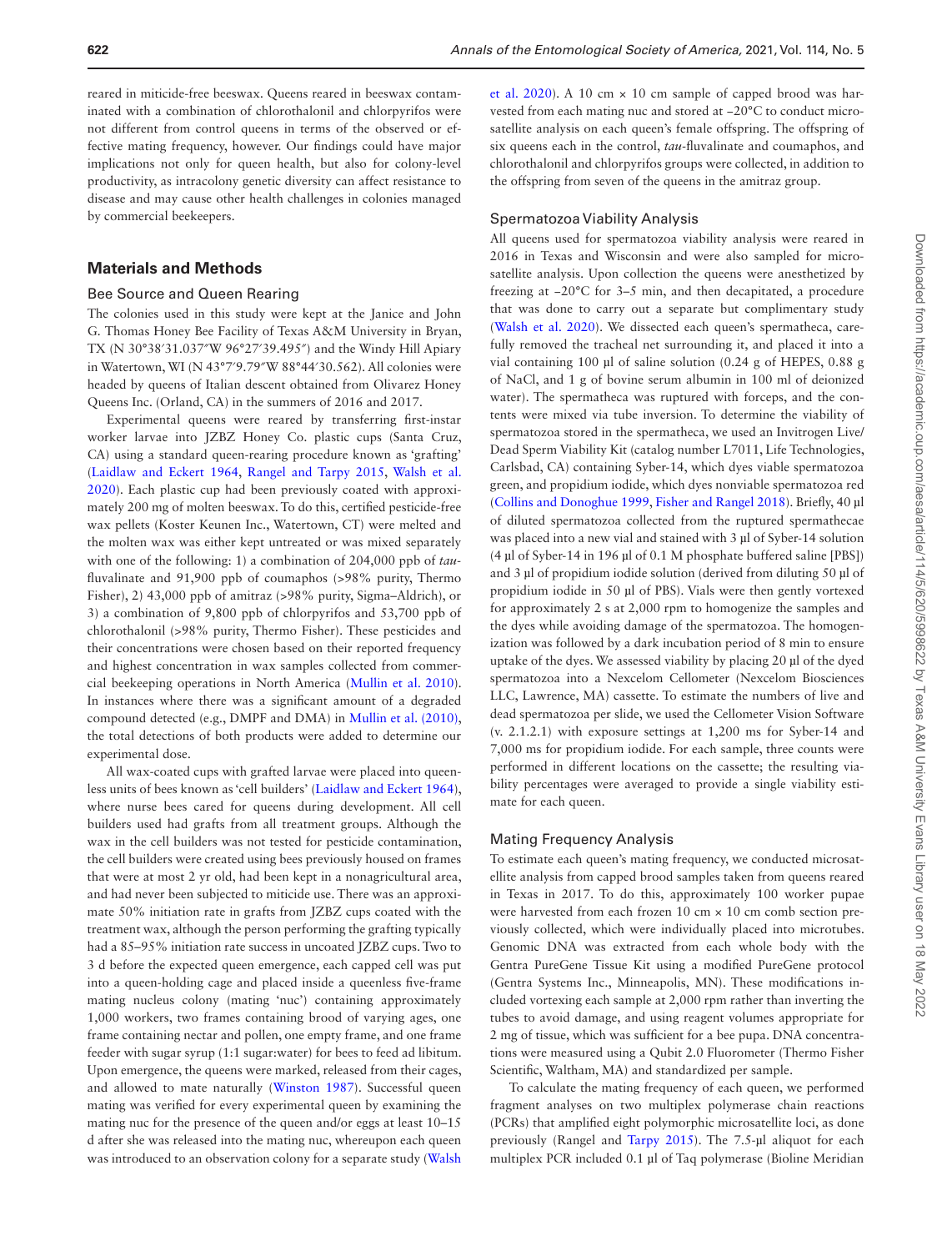Bioscience, London, United Kingdom), 1.5 µl of the accompanying 5× buffer solution (Promega, Madison, WI), and 130 ng of template DNA. The first multiplex reaction consisted of the microsatellites *Am052*, *Am533*, *Am061*, and *Am010* ([Estoup et al. 1994,](#page-5-15) [Tarpy et al. 2012](#page-6-22)). The second multiplex reaction consisted of the microsatellites *Am043*, *Am125*, *Am098*, and *Am059* ([Estoup et al.](#page-5-16)  [1995](#page-5-16), [Garnery et al. 1998](#page-5-17), [Solignac 2003\)](#page-6-23). All primers, which had been previously designed for use in *Apis mellifera* L. studies ([Estoup](#page-5-15)  [et al. 1994](#page-5-15), [1995;](#page-5-16) [Garnery et al. 1998](#page-5-17); [Solignac 2003;](#page-6-23) [Tarpy et al.](#page-6-22)  [2012](#page-6-22)), were fluorescently labeled with 6-FAM, HEX, or NED (New England Biolabs, Ipswich, MA). The multiplex reactions were initially denatured at 95°C for 7 min before running 30 cycles of 30 s at 95°C, followed by 30 s at either 55°C (multiplex 1) or 54°C (multiplex 2), and 30 s at 72°C. The final extension step was 10 min at 72°C for both multiplexes.

We genotyped the resulting PCR products using an ABI3500 Genetic Analyzer (Applied Biosystems, Life Technologies, New York, NY) along with a GeneScan 500 LIZ dye size standard (Applied Biosystems, Life Technologies). We scored each allele with the microsatellite plugin GENEious v6.18 [\(Kearse et al. 2012](#page-5-18)). We then used the 'observed mating frequency'  $(N_o)$  and subfamily proportions for each mated queen obtained with the software COLONY 1.2 ([Wang](#page-6-24)  [2012](#page-6-24)) to calculate the 'effective mating frequency'  $(m_e)$  of the queen's offspring [\(Nielsen et al. 2003;](#page-6-25) [Tarpy et al. 2004](#page-6-15), [2015\)](#page-6-7). The observed mating frequency refers to the total number of drone fathers represented in a queen's worker progeny. The effective mating frequency uses the proportion of each subfamily within a colony and compensates for calculating potentially skewed estimates of paternity (i.e., unequal subfamily proportions in sampled pupae) and intracolony genetic relatedness ([Nielsen et al. 2003;](#page-6-25) [Tarpy et al. 2004](#page-6-15), [2015](#page-6-7)). Any individuals without a minimum of six loci amplified were excluded from our analyses, for a total of 78–96 individual offspring analyzed per queen.

### Statistical Analysis

We conducted nonparametric analyses due to nonnormal data distribution as determined by a goodness-of-fit test and low sample size. We used a Wilcoxon test to determine whether queens reared in Wisconsin and Texas (nonrandom location variables) had differing sperm viability and, when no differences were detected ( $\chi^2 = 0.14$ ,  $P = 0.70$ , we pooled the samples to compare the proportions of viable and nonviable spermatozoa (i.e., % viability) of queen spermathecal contents across treatment groups. We used COLONY 1.2 [\(Wang 2012\)](#page-6-24) to calculate the observed mating frequency  $(N_0)$ . We then used the observed mating frequency and subfamily proportions to calculated the effective mating frequency ( $m_e$ ), as done previously [\(Tarpy et al. 2004,](#page-6-15) [2015;](#page-6-7) [Rangel and Tarpy 2015](#page-6-8)). We conducted Kruskal–Wallis tests on the sperm viability, observed mating frequency, and effective mating frequency data. The observed and effective mating frequency data were also subsequently analyzed with a nonparametric Wilcoxon pairwise comparison, and we report the resulting *Z*-scores and *P*-values for that analysis. All tests were conducted using JMP v.13 (SAS Institute Inc., Raleigh, NC). We present all descriptive statistics as mean ± SEM, and we set the level of significance for all tests at  $\alpha$  = 0.05.

# **Results**

#### Spermatozoa Viability

All queen types, regardless of treatment, exhibited exceptionally high spermatozoa viability, ranging from  $98.88 \pm 0.55\%$  for

the *tau*-fluvalinate and coumaphos group to 99.95 ± 0.03% for the chlorothalonil and chlorpyrifos group [\(Fig. 1](#page-3-0)). There were no statistical differences in the viability of spermatozoa stored in the spermathecae of mated queens either between rearing locations ( $\chi^2$  = 0.14, *P* = 0.70) or between treatment groups ( $\chi^2$  = 1.71,  $P = 0.63$ .

# Observed Mating Frequency and Effective Paternity Frequency

We encountered a large range in primer amplification efficiency in the eight microsatellites we examined for paternity analysis in offspring from queens reared in Texas in 2017 ([Table 1](#page-4-0)). For example, we obtained amplification sequences from 91% of the brood samples amplified at the *Am052* locus, but only obtained amplification sequences from 40% of the brood samples amplified at the *Am043* locus. Because of these inconsistencies in amplification success, brood samples that yielded amplification results from fewer than six microsatellites were excluded from the analysis.

Overall, we found a significant difference in observed mating frequency based on the queen-rearing treatment group [\(Table 1](#page-4-0);  $\chi^2$  = 10.04, *P* = 0.02). In particular, queens reared in wax containing a combination of *tau*-fluvalinate and coumaphos had a significantly higher observed mating frequency than those reared in wax containing chlorothalonil and chlorpyrifos (*Z*-score = 2.17,  $P = 0.03$ . Queens reared in wax containing chlorothalonil and chlorpyrifos also had significantly lower observed mating frequencies than those reared in wax containing amitraz (*Z*-score = −2.34,  $P = 0.02$ ). Observed mating frequency did not differ either between the brood from control queens and those reared in wax containing amitraz ( $Z$ -score =  $-1.66$ ,  $P = 0.10$ ) or between the brood from control queens and those reared in wax containing *tau*-fluvalinate and coumaphos (*Z*-score = 1.87, *P* = 0.06).

We found an overall significant difference in effective mating frequency based on the queen-rearing treatment group ( $\chi^2$  = 11.15, *P* = 0.01; [Table 1](#page-4-0)). Unexpectedly, queens reared in amitrazladen wax had significantly higher effective mating frequencies than queens reared in pesticide-free wax (*Z*-score = −2.79,  $P = 0.005$  or those reared in wax containing chlorothalonil and chlorpyrifos ( $Z$ -score =  $-2.93$ ,  $P = 0.0003$ ). There were no differences in effective mating frequency between queens reared in



<span id="page-3-0"></span>**Fig. 1.** Mean ( $\pm$  SEM) viability of spermatozoa in the spermathecae of mated queens reared in 2016 in Texas and Wisconsin, which belonged to one of four treatment groups. Queens were reared in plastic cups coated with molten beeswax that was either pesticide free (control group) or contained either (a) a combination of *tau*-fluvalinate and coumaphos, (b) amitraz alone, or (c) a combination of chlorothalonil and chlorpyrifos. Six queens were used per treatment group. See Materials and Methods for details on the queen-rearing process.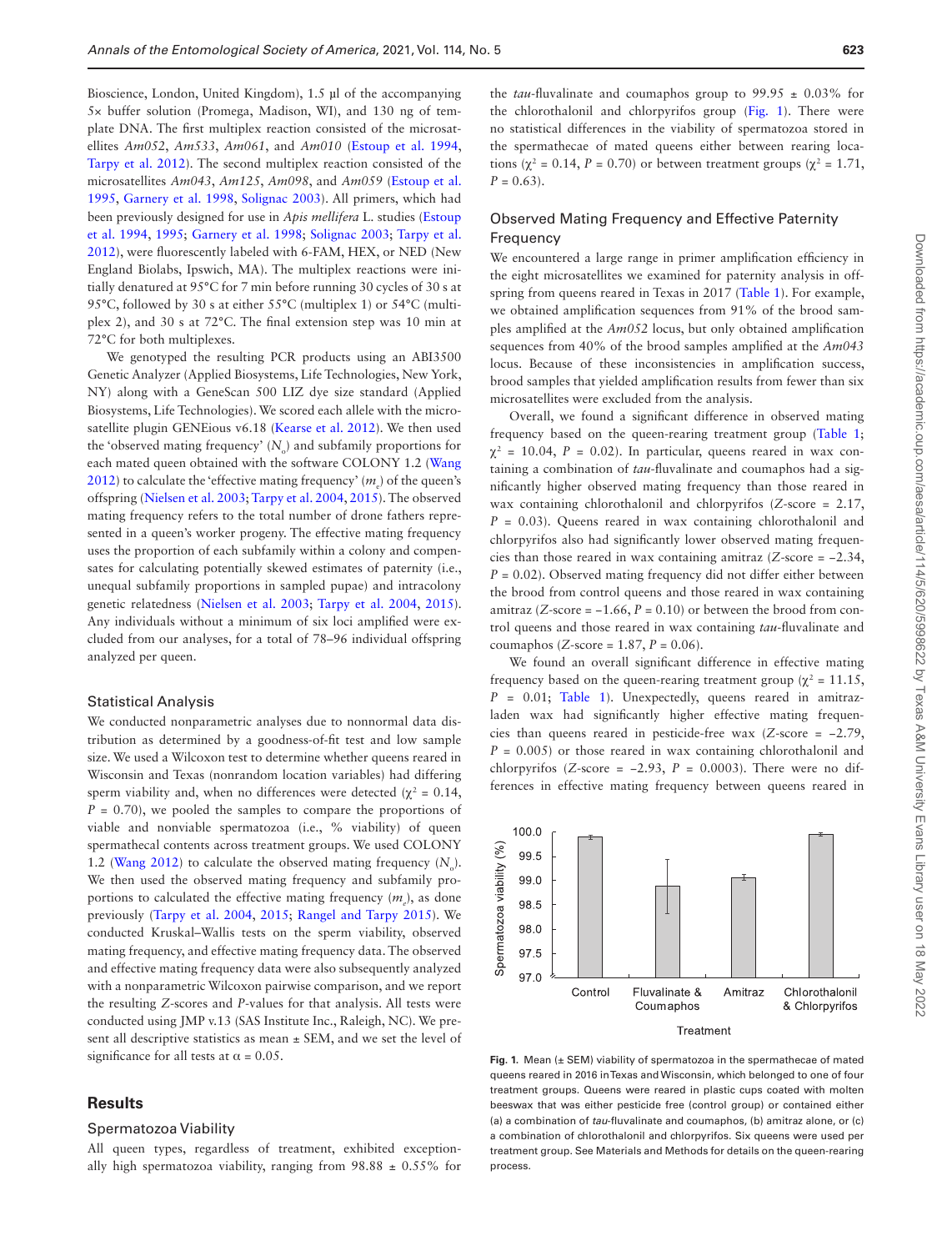| Mating frequency type              | Treatment group                | N | Mean | <b>SEM</b> | $\chi^2$ | P value |
|------------------------------------|--------------------------------|---|------|------------|----------|---------|
| Observed mating frequency $(N_a)$  | Control                        | 6 | 11.8 | 1.0        | 10.04    | 0.02    |
|                                    | tau-Fluvalinate and coumaphos  | 6 | 16.0 | 2.4        |          |         |
|                                    | Amitraz                        |   | 14.4 | 0.9        |          |         |
|                                    | Clorothalonil and chlorpyrifos | 6 | 9.5  | 1.0        |          |         |
| Effective mating frequency $(m_1)$ | Control                        | 6 | 8.8  | 0.8        | 11.15    | 0.01    |
|                                    | tau-Fluvalinate and coumaphos  | 6 | 13.4 | 2.4        |          |         |
|                                    | Amitraz                        |   | 12.9 | 0.9        |          |         |
|                                    | Clorothalonil and chlorpyrifos | 6 | 8.2  | 0.9        |          |         |

<span id="page-4-0"></span>**Table 1.** The observed and effective mating frequency estimates for honey bee queens in each treatment group

All queens were reared in 2017 at the Texas field location, and the offspring used for microsatellite locus analysis were worker pupae sampled after queen mating success was verified. *N* is the number of colonies tested per treatment group.

wax containing *tau-*fluvalinate and coumaphos and either control queens (*Z*-score = 1.36,  $P = 0.17$ ) or those reared in wax containing chlorothalonil and chlorpyrifos (*Z*-score = 1.68, *P* = 0.09), however. Lastly, queens reared in pesticide-free wax did not have significantly higher effective mating frequencies compared with those reared in wax containing chlorothalonil and chlorpyrifos (*Z*-score = −0.24,  $P = 0.81$ .

## **Discussion**

In this study, we exposed developing honey bee queens to wax containing either a combination of the miticides *tau*-fluvalinate and coumaphos, the miticide amitraz alone, or a combination of the agrochemicals chlorothalonil and chlorpyrifos. Once those queens were sexually mature, we assessed their mating frequency and the viability of the spermatozoa stored in their spermathecae within a few weeks after mating. We chose to test these pesticides at those specific concentrations and combinations because of their ubiquity in the wax of colonies managed by commercial beekeeping operations across the United States ([Mullin et al. 2010,](#page-5-0) [Traynor et al. 2016](#page-6-1), [Ostiguy et al.](#page-6-0)  [2019](#page-6-0)). We found no significant differences in spermatozoa viability between queens reared in pesticide-free wax and those reared in any of the pesticide treatment groups. Unexpectedly, however, queens reared in wax containing amitraz had significantly higher effective mating frequencies compared with queens reared in pesticide-free beeswax.

A similar study examining the effects of pesticide exposure on queen mating frequency found that queens reared in wax containing a combination of *tau-*fluvalinate and coumaphos mated with significantly more drones than queens reared in pesticide-free wax ([Rangel](#page-6-8)  [and Tarpy 2015\)](#page-6-8). The similar results of that study, which was conducted in North Carolina, and our study, done in Texas, support the conclusion that pesticide exposure in the wax matrix can affect the mating behavior of queens regardless of their rearing location. These studies differ somewhat in their findings regarding sperm viability, however. Rangel and [Tarpy \(2015\)](#page-6-7) found that queens reared in pesticide-free wax had higher sperm viability than queens reared in wax containing *tau-*fluvalinate and coumaphos, which was not the case in our study. This discrepancy could be due to the different methods used to assess sperm viability, as a dual fluorescent microscope was used in [Rangel and Tarpy \(2015\)](#page-6-8) and a Nexcelom cell counter was used in our study.

The reasons for our unexpected result of higher mating frequency in queens reared in amitraz-laden wax are still unknown. It is possible that queens reared in miticide-contaminated wax mate with more drones because they are compromised physiologically. Perhaps queens exposed to amitraz during development cannot fly at high

speeds or altitudes, or are visually impaired [\(Liberti et al. 2019](#page-5-19)), both of which may allow more drones to successfully intercept and mate with those types of queens compared with queens reared in pesticide-free wax. Alternatively, queens reared in wax containing miticides may be physiologically unable to detect that they have collected enough semen from drones, and therefore they may take more, or longer, mating flights. Although the mechanisms by which honey bee queens regulate insemination volume is unknown, it has been hypothesized that queens use stretch receptors in their oviducts to provide negative feedback stimuli for further mating attempts, as in other insect systems ([Ringo 1996](#page-6-26), [Richard et al. 2007](#page-6-18)). In the case of amitraz, this miticide may interfere with the queens' stretch receptors or stretch receptor signaling pathways, potentially leading to queens taking more or longer mating flights, ultimately increasing their mating frequency.

Higher queen mating frequency due to miticide exposure during development could also be a biological form of fitness compensation, in which less reproductively capable queens mate with more males so that they can still head healthy colonies. However, it is unclear whether queens can alter their mating number by regulating the number of mating flights or whether they can assess or control the volume of viable spermatozoa collected from their mates. [Hayworth](#page-5-20)  [et al. \(2009\)](#page-5-20) attached weights to queens and found that heavier queens engaged in fewer mating flights and had lower mating frequencies than queens without weights attached, suggesting that queens alter the number and/or duration of their mating flights in response to energetic demands. More recently, however, [Simone-Finstrom and](#page-6-27)  [Tarpy \(2018\)](#page-6-27) found that weighted queens did not display lower spermatozoa viability or lower effective mating frequencies. The authors speculated that their findings might have differed from those of [Hayworth et al. \(2009\)](#page-5-20) because of differences in the placement of the weights on the queens' thorax. Furthermore, [Schlüns et al. \(2005\)](#page-6-28) suggested that the onset of oviposition, as opposed to taking additional mating flights, is governed by mating frequency rather than semen volume. However, other studies have reported that queens can take additional mating flights due to semen volume ([Woyke](#page-6-20)  [1962](#page-6-20), [Kocher et al. 2010](#page-5-21)), suggesting that spermatozoa volume can sometimes be correlated with other markers of queen quality such as pheromonal signatures or morphological measurements ([Kocher](#page-5-22)  [et al. 2009](#page-5-22), [Delaney et al. 2011](#page-5-23), [Walsh et al. 2020\)](#page-6-6). Interestingly, a study that included measurements from 29 queens found a negative correlation between mating flight duration and spermatozoa volume in the spermatheca, supporting the idea that queens continuously use cues about mating success in flight to adjust the duration of their mating flights ([Koeniger and Koeniger 2007](#page-5-24)).

If miticides are harming the queen by interfering with signaling pathways for stretch receptor function, or are otherwise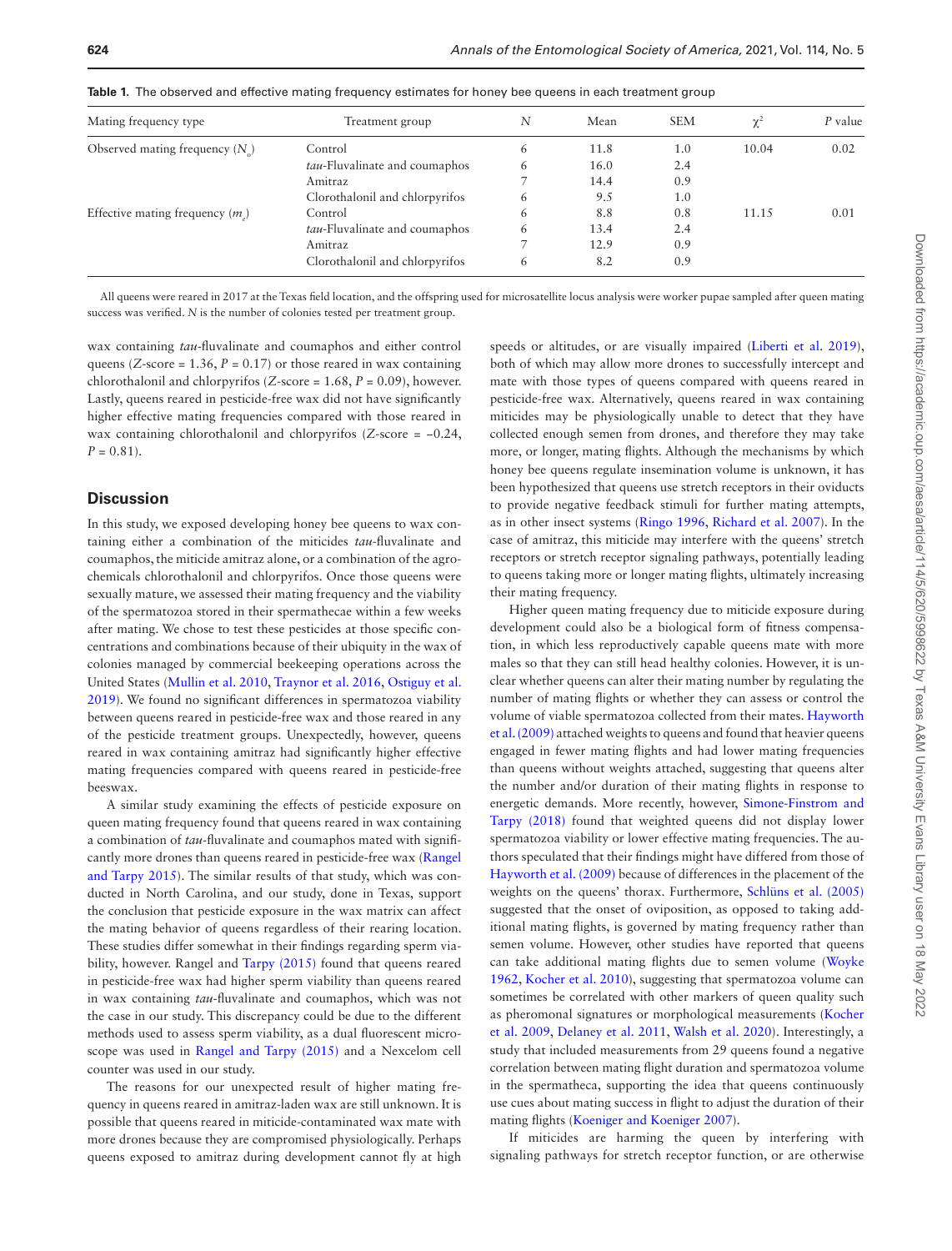physiologically compromising queens, then other signaling pathways in the nervous system, brain circuitry, and/or reproductive system may also be affected by these pesticides. Additionally, it is unknown whether the higher effective mating frequencies that we found occurred, at least in part, because queens reared in amitrazladen wax engaged in more or longer mating flights.

Comparing the reproductive behavior of queens exposed during development to ubiquitous agrochemicals may be a fruitful avenue of future research to further explain the findings from all the aforementioned studies. There is still much to discover about the noncorrelative relationships between honey bee queen mating flight behavior, effective mating frequency, semen volume, spermatozoa viability, and oviposition rate [\(Rueppell et al. 2008](#page-6-29), [Simone-](#page-6-27)[Finstrom and Tarpy 2018\)](#page-6-27), all of which affect queen reproductive quality and overall colony productivity.

Even though miticide exposure does not always equate with lower spermatozoa viability in mated queens, at least not when they are tested a few weeks after open mating (as was the case in this study), further research on the physiological and behavioral effects of these miticides on queen reproductive physiology is needed. In response to the low initiation rates of grafted larvae into beeswax-coated plastic cups, further studies may be more successful using alternative queen-rearing methods, such as dipping wax onto shaped dowel rods to produce experimental queen-rearing cups. Given that queens reared in wax containing amitraz also had lower egg-laying rates in a separate study ([Walsh](#page-6-6)  [et al. 2020](#page-6-6)), research on the prolonged effects of miticide exposure during queen development on colony health deserves high priority in the research community and must be actively communicated to the beekeeping industry so that better pollinator management practices can be implemented, particularly in commercial queen-rearing operations.

## **Acknowledgments**

We thank E. T. Ash, as well as Joseph and Anne Walsh, for generously sharing their beekeeping assistance and resources throughout the project. We also thank past and present members of the Rangel Honey Bee Laboratory for offering insight into this work during all stages of planning, implementation, and completion. The anonymous reviewers' comments are also greatly appreciated and have contributed to improving the quality of our paper. This work was supported in part by the Herb Dean Scholarship to cover EMW's tuition, funding to J.R. and N.H.I. by a United States Department of Agriculture's National Institute of Food and Agriculture award (2015-67013-23170), a grant from the California State Beekeepers Association and Texas A&M University's Hatch Project (TEX09557).

## **References Cited**

- <span id="page-5-11"></span>**Al-Lawati, H., G. Kamp, and K. Bienefeld. 2009**. Characteristics of the spermathecal contents of old and young honeybee queens. J. Insect Physiol. 55: 116–121.
- <span id="page-5-6"></span>**Burley, L. M. 2007**. The effects of miticides on the reproductive physiology of honey bee (*Apis mellifera* L.) queens and drones. Master's thesis, Virginia Polytechnic Institute, Blacksburg, VA.
- <span id="page-5-12"></span>**Cobey, S. W. 2007**. Comparison studies of instrumentally inseminated and naturally mated honey bee queens and factors affecting their performance. Apidologie 38: 390–410.
- <span id="page-5-14"></span>**Collins, A. M., and A. M. Donoghue. 1999**. Viability assessment of honey bee, *Apis mellifera*, sperm using dual fluorescent staining. Theriogenology 51: 1513–1523.
- <span id="page-5-5"></span>**Collins, A. M., J. S. Pettis, R. Wilbanks, and M. F. Feldlaufer. 2004**. Performance of honey bee (*Apis mellifera*) queens reared in beeswax cells impregnated with coumaphos. J. Apic. Res. 43: 128–134.
- <span id="page-5-23"></span>**Delaney, D. A., J. J. Keller, J. R. Caren, and D. R. Tarpy. 2011**. They physical, insemination, and reproductive quality of honey bee queens (*Apis mellifera* L.). Apidologie 42: 1–13.
- <span id="page-5-10"></span>**Delaplane, K. S., S. Pietravalle, M. A. Brown, and G. E. Budge. 2015**. Honey bee colonies headed by hyperpolyandrous queens have improved brood rearing efficiency and lower infestation rates of parasitic varroa mites. PLoS One 10: e0142985.
- <span id="page-5-15"></span>**Estoup, A., M. Solignac, and J.-M. Cornuet. 1994**. Precise assessment of the number of patrilines and of genetic relatedness in honey bee colonies. Proc. R. Soc. Lond. B 258: 1–7.
- <span id="page-5-16"></span>**Estoup, A., C. Tailliez, J. M. Cornuet, and M. Solignac. 1995**. Size homoplasy and mutational processes of interrupted microsatellites in two bee species, *Apis mellifera* and *Bombus terrestris* (Apidae). Mol. Biol. Evol. 12: 1074–1084.
- <span id="page-5-7"></span>**Fisher, A., II, and J. Rangel. 2018**. Exposure to pesticides during development negatively affects honey bee (*Apis mellifera*) drone sperm viability. PLoS One 13: e0208630.
- <span id="page-5-17"></span>**Garnery, L., P. Franck, E. Baudry, D. Vautrin, J.-M. Cornuet, and M. Solignac. 1998**. Genetic diversity of the west European honey bee (*Apis mellifera mellifera* and *A. m. iberica*) II. Microsatellite loci. Genet. Sel. Evol. 30: S49–S74.
- <span id="page-5-2"></span>**Guzmán-Novoa, E., L. Eccles, Y. Calvete, J. McGowan, P. G. Kelly, and A. Correa-Benitez. 2010**. *Varroa destructor* is the main culprit for the death and reduced populations of overwintered honey bee (*Apis mellifera*) colonies in Ontario, Canada. Apidologie 41: 443–450.
- <span id="page-5-4"></span>**Haarmann, T., M. Spivak, D. Weaver, B. Weaver, and T. Glenn. 2002**. Effects of fluvalinate and coumaphos on queen honey bees (Hymenoptera: Apidae) in two commercial queen rearing operations. J. Econ. Entomol. 95: 28–35.
- <span id="page-5-20"></span>**Hayworth, M. K., N. G. Johnson, M. E. Wilhelm, R. P. Gove, J. D. Metheny, and O. Reuppell. 2009**. Added weights lead to reduced flight behavior and mating success in polyandrous honey bee queens (*Apis mellifera*). Ethology 115: 698–706.
- <span id="page-5-8"></span>**Johnson, R. M., M. D. Ellis, C. A. Mullin, and M. Frazier. 2010**. Pesticides and honey bee toxicity-USA. Apidologie 41: 312–331.
- <span id="page-5-1"></span>**Johnson, R. M., L. Dahlgren, B. D. Siegfried, and M. D. Ellis. 2013a**. Effect of in-hive miticides on drone honey bee survival and sperm viability. J. Apic. Res. 52: 88–95.
- <span id="page-5-9"></span>**Johnson, R. M., L. Dahlgren, B. D. Siegfried, and M. D. Ellis. 2013b**. Acaricide, fungicide and drug interactions in honey bees (*Apis mellifera*). PLoS One 8: e54092.
- <span id="page-5-18"></span>**Kearse, M., R. Moir, A. Wilson, S. Stones-Havas, M. Cheung, S. Sturrock, S. Buxton, A. Cooper, S. Markowitz, C. Duran, et al**. **2012**. Geneious Basic: an integrated and extendable desktop software platform for the organization and analysis of sequence data. Bioinformatics 28: 1647–1649.
- <span id="page-5-22"></span>**Kocher, S. D., F. J. Richard, D. R. Tarpy, and C. M. Grozinger. 2009**. Queen reproductive state modulates pheromone production and queen-worker interactions in honeybees. Behav. Ecol. 20: 1007–1014.
- <span id="page-5-21"></span>**Kocher, S. D., D. R. Tarpy, and C. M. Grozinger. 2010**. The effects of mating and instrumental insemination on queen honey bee flight behaviour and gene expression. Insect Mol. Biol. 19: 153–162.
- <span id="page-5-24"></span>**Koeniger, N., and G. Koeniger. 2007**. Mating flight duration of *Apis mellifera* queens: as short as possible, as long as necessary. Apidologie 38: 606–611.
- <span id="page-5-3"></span>**Kulhanek, K., N. Steinhauer, K. Rennich, D. M. Caron, R. R. Sagili, J. S. Pettis, J. Ellis, M. E. Wilson, J. T. Wilkes, D. R. Tarpy, et al**. **2017**. A national survey of managed honey bee 2015–2016 annual colony losses in the USA. J. Apic. Res. 56: 328–340.
- <span id="page-5-13"></span>**Laidlaw, H. H., and J. E. Eckert. 1964**. Queen rearing. University of California Press, California, CA.
- <span id="page-5-19"></span>**Liberti, J., M. Görner, M. Welch, R. Dosselli, M. Schiøtt, Y. Ogawa, I. Castleden, J. M. Hemmi, B. Baer-Imhoof, J. J. Boomsma, et al**. **2019**. Seminal fluid compromises visual perception in honeybee queens reducing their survival during additional mating flights. ELife 8: e45009.
- **Mattila, H. R., and T. D. Seeley. 2007**. Genetic diversity in honey bee colonies enhances productivity and fitness. Science 317: 362–364.
- <span id="page-5-0"></span>**Mullin, C. A., M. Frazier, J. L. Frazier, S. Ashcraft, R. Simonds, D. Vanengelsdorp, and J. S. Pettis. 2010**. High levels of miticides and